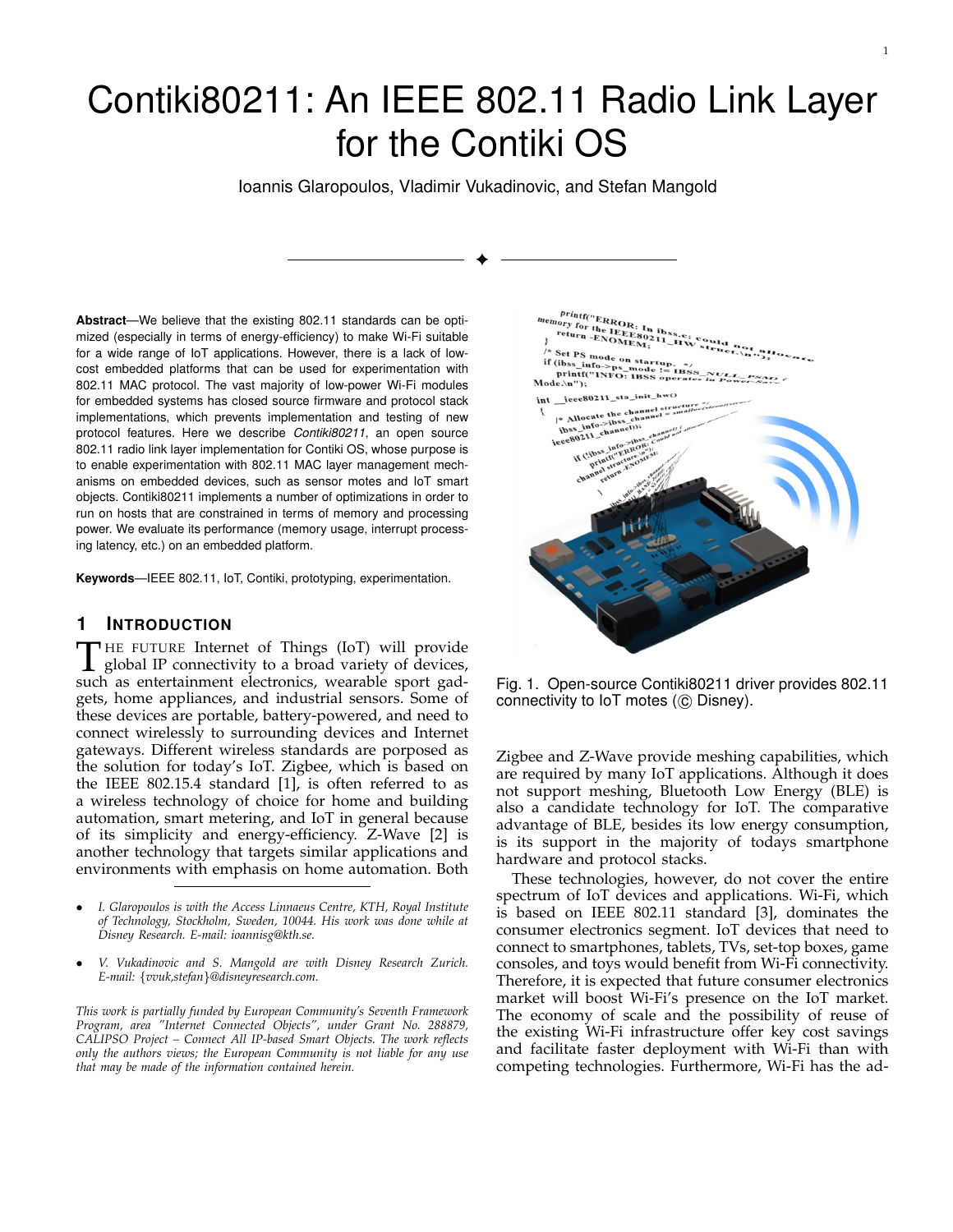vantage of native compatibility with IP, which is the key enabler for IoT: IP eliminates the need for expensive gateway solutions to connect IoT devices to the Internet. Furthermore, some sensors that operate at high sampling rates, such as those used in seismic monitoring and imaging, may generate large amounts of data that cannot be transmitted using ZigBee and Z-Wave due to their limited transmission rate, but can easily be transmitted by Wi-Fi. The feasibility of connecting battery-powered sensors to the IoT using commercially available Wi-Fi chips has been demonstrated in [4]. In [5], the authors share their experiences of using off-shelf Wi-Fi modules to connect *things* to the Web of Things.

The energy consumption of Wi-Fi is relatively high compared to ZigBee, Z-Wave and BLE and it may quickly drain the battery of a device. For cost and convenience reasons, long battery recharge/replacement cycles are preferred not only for sensors but also for consumer electronics. There have been some notable improvements in radio hardware and many low-power Wi-Fi chips with energy-efficient radio transceivers have appeared in the market. The 802.11 MAC protocol, however, is inherently energy-hungry. One of the major sources of unnecessary energy consumption in 802.11 MAC is idle listening, which consumes energy even when there is no traffic exchange in the network. To alleviate the problem, the MAC layer management entity (MLME) of the 802.11 standard [3] includes a power-saving mode (PSM). PSM allows an idle 802.11 station to transit to a low-power *doze* state by switching off its radio transceiver. However, PSM has been designed for single-hop communication and, therefore, it is not suitable for IoT applications that assume multi-hop communication.

In [6], [7], we describe how 802.11 PSM can be optimized for multi-hop communication with minimal amendments to the standard. One problem that we faced while testing the proposed amendments was the lack of embedded platforms that can be used for experimentation with 802.11 MAC protocol. On one side, the vast majority of low-power Wi-Fi modules for embedded systems has closed-source firmware and protocol stack implementations, which prevents the implementation and the testing of new MAC protocol features. On the other side, popular embedded operating systems for IoT, such as Tiny OS [8] and Contiki OS [9], are developed for ZigBee-enabled motes and, therefore, they lack kernel libraries and drivers for Wi-Fi devices.

In this paper, we describe *Contiki80211*, an open source 802.11 radio link layer (MAC and 802.11 device driver) implementation for Contiki OS, one of the most popular operating systems for embedded systems and IoT. The purpose of Contiki80211 is to enable experimentation with 802.11 MAC layer management mechanisms on embedded platforms, such as sensor motes and IoT smart devices. The integration of Contiki80211 with the Contiki network protocol suite enables researchers to run and evaluate IETF protocols for IoT, such as RPL and CoAP, on top of an 802.11 radio link layer. Contiki80211

supports ad hoc (IBSS) mode for direct device-to-device communication and power saving mode (PSM) for radio duty-cycling. In order to provide maximum flexibility for experimentation with low-cost off-the-shelf hardware, Contiki80211 uses an Qualcomm Atheros AR9170-based radio for which an open-source firmware is available. Contiki80211 implements a number of optimizations in order to run an otherwise resource-hungry 802.11 MAC layer on hosts that are constrained in terms of memory and processing power.

The rest of the paper is organized as follows: Section 2 describes the software implementation of Contiki80211 and its integration into the networking protocol stack of Contiki OS. In Section 3, we evaluate the Contiki80211 code performance on an embedded platform. Section 4 gives a brief overview of related work, while Section 5 concludes the paper.

# **2 CONTIKI80211**

We implemented Contiki80211 on a hardware platform shown in Fig. 2. The platform consists of an Arduino Due board (ARM Cortex-M3 MCU, 96 KB SRAM, 512 KB Flash) and an 802.11 interface attached to it via USB. The 802.11 interface module is based on the Atheros AR9170 chip. Contiki80211 provides link layer functionalities to the Contiki's micro IP stack (uIP6) and uses an API provided by the AR9170 firmware to exchange commands, asynchronous responses, and frames with the 802.11 interface on the AR9170 device (Fig. 2). The implementation of Contiki80211 was facilitated by the existence of *carl9170*, an open-source AR9170 driver for the Linux kernel [10]. carl9170 implements a number of features, such as the support for BSS (infrastructure) and IBSS (ad hoc) operation modes, rate-control algorithms, and MAC encryption. It, however, lacks a PSM implementation for the ad hoc mode. A depreciated version of carl9170 driver, called *Otus* driver, includes an incomplete non-functional implementation of PSM for the ad hoc mode [11]. Contiki80211 is partialy based on the carl9170 driver. Its implementation of PSM for ad hoc mode is an extension of the incomplete Otus driver code. Contiki80211 consists of three functional blocks, as

shown in Fig. 3:

- platform-independent IEEE80211Lib, which implements 802.11 IBSS management (scan, join, create, leave), IBSS parameter configuration, frame generation and parsing, and a power saving mode (PSM) scheduler
- AR9170 radio driver, which manages TX and RX queues, handles commands/hardware responses to/from the 802.11 interface, and implements the lower-level PSM functionality, namely the RF dutycycling
- AR9170 USB driver, which implements routines for installation and enumeration of the 802.11 interface, and allocation of the end-points for communication with the interface over USB.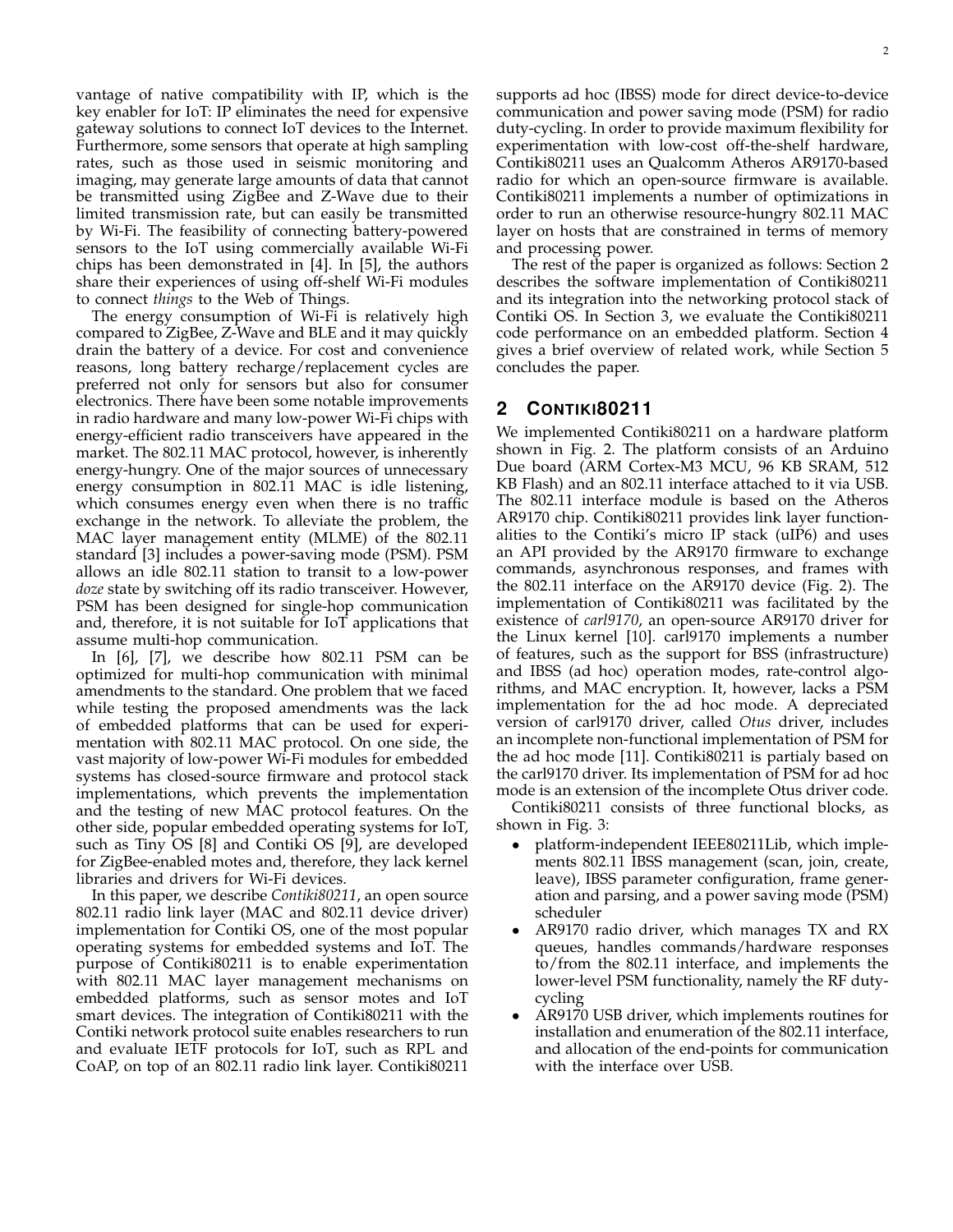

Fig. 2. Hardware platform on which we implemented Contiki80211.

Each of the three functional blocks is described in the following:

**IEEE80211Lib**: The IEEE80211Lib connects the uIP protocol stack with the radio link layer. It encapsulates IP packets into 802.11 frames, generates 802.11 management frames, and parses incoming 802.11 frames. It implements an 802.11 connection manager that is responsible for network configuration and management, including network scanning, joining, creating or leaving an IBSS network. Finally, IEEE80211Lib implements the PSM algorithm including the generation of ATIM frames and maintenance of a list of awake neighbors [6].

**AR9170 Radio Driver:** The AR9170 radio driver is responsible for dynamic MAC configuration through the AR9170 command API and for frame transmission and reception. The core of the AR9170 radio driver is the AR9170 scheduler. The scheduler is polled by the Contiki OS together with other processes using round-robin policy. At each execution round the scheduler inspects the contents of the command, TX and RX queues and dispatches the next-in-line task prioritizing command over TX/RX packet processing. The scheduler accesses the TX and RX queues in a round-robin fashion, so as to guarantee fairness in packet handling. The AR9170 radio driver implements the 802.11 IBSS PSM duty-cycling using a high-resolution Timer Counter (TC) interrupt routine that schedules state transitions in real-time. State transitions notify the PSM algorithm of the IEEE80211Lib to perform the required actions.

The AR9170 driver waits for a pre-TBTT interrupt from the 802.11 interface in order to prepare the 802.11 protocol for the upcoming ATIM window. The selection of the optimal pre-TBTT period duration takes into consideration the speed of the host's CPU, as well as the processing overhead of the routines to be executed in the beginning of each beacon interval. A long pre-TBTT period guarantees that all tasks will be executed in time, but it decreases the duration of the TX/RX Window in each beacon interval. We implemented a closed-loop control scheme that dynamically adjusts the pre-TBTT period duration based on the percentage of beacon intervals,



Fig. 3. Contiki80211 consists of three functional blocks: IEEE80211Lib, AR9170 radio driver, and AR9170 USB driver. Yellow boxes represent functions executed within interrupt context. Green boxes represent function executed asynchronously by the Contiki scheduling system.

in which the required tasks were executed in time.

**AR9170 USB Driver:** The AR917 radio driver requires an underlying USB driver to handle the communication between the host and the 802.11 interface. We implemented the USB driver using Atmel's USB host library [12], which provides platform-independent routines for the installation of a USB device, enumeration, and allocation of the required endpoints for communication with the device, as well as the low-level USB on-the-go driver for Arduino Due. On top of these routines, we implemented functions for reading and writing from/to the allocated endpoints.

The state machine of the USB driver is shown in Fig. 3. The driver is in the PENDING state, when the transfer of a USB data chunk pushed to the USB line is not yet completed. The driver transits to the IDLE state when the transfer is completed. A simple flowcontrol is implemented to prevents a data chunk to be sent before the previous transfer is completed. The outgoing data chunks may have to be buffered at the USB driver. Pending commands are given priority over outgoing packets. In order to accelerate outgoing USB transfers, a new transfer is dispatched directly inside the OUT completion callback function, within the interrupt context.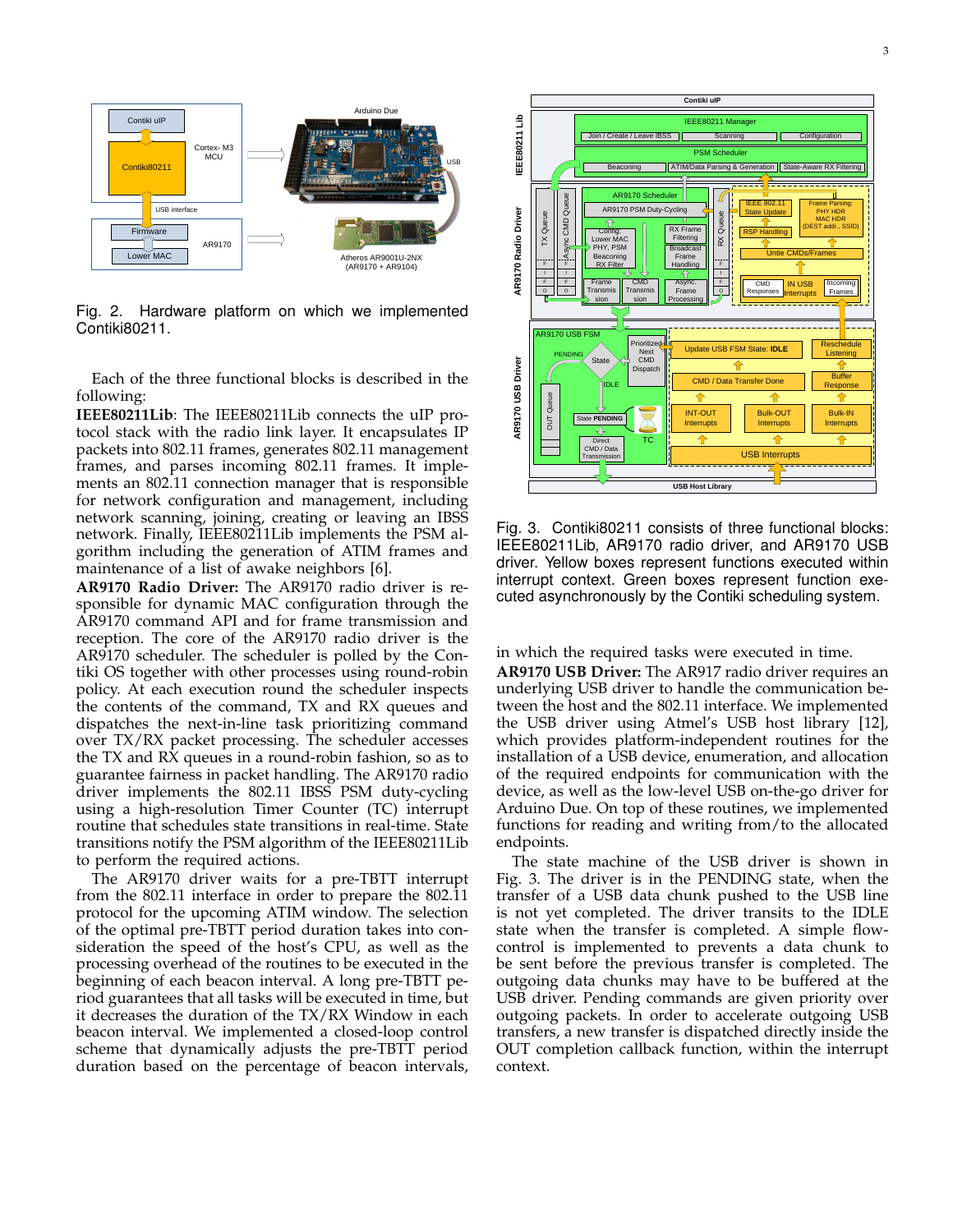

Fig. 4. A grouped USB interrupt response example containing two command responses and a data frame.

## **2.1 Resource Optimization**

Both carl9170 and Otus have been designed for nonconstrained hosts, such as PCs, while Contiki80211 is expected to run on resource-constrained hosts. In the following, we describe some of the most important resource optimizations that we made in Contiki80211.

## *2.1.1Minimizing TX/RX Buffer Space*

carl9170 allocates 16 TX-RX buffer pairs, where USB resource blocks (driver commands, command responses and incoming/outgoing frames) are stored before being processed. Each buffer has a length of 2 KB to accommodate the maximum possible MAC PDU length. This results in 64 KB of RAM being reserved for the buffers only, which is two thirds of the Cortex-M3 total SRAM memory. Instead, Contiki80211 uses a single TX-RX buffer (Fig. 3) to minimize the memory requirements. To handle heavy incoming traffic, it implements dynamic RX buffer space allocation, which increases the processing load in favor of low memory usage. In Section 3, we evaluate the impact of dynamic buffer allocation on processing latency for RX interrupts that are coming from the 802.11 interface.

#### *2.1.2Minimizing Interrupt Processing Load*

A major challenge for constrained hosts is the CPU load of the code executed in the context of an interrupt coming from the 802.11 USB interface. If the interrupt execution time is long, there is a high risk of missing subsequent USB interrupts, which are, instead, handled as a single interrupt by the CPU. However, this particular *interrupt response*, i.e. the incoming data associated with this interrupt, will contain multiple interrupt responses from all these subsequent USB interrupts. In other words, there is a risk of a *grouped* interrupt response, containing multiple frames, or frames grouped together with command or hardware responses from the AR9170 device (Fig. 4). This incurs a significant effort to untie the different response units from each other. Hence, the interrupt context code must be kept as minimal as possible. Contiki80211 reduces the interrupt processing load by moving the processing of incoming data frames outside the interrupt context, except for the lightweight checks for PHY and MAC header errors. The frames are then buffered and processed off-line by the AR9170 scheduler.

## *2.1.3State-Aware RX Filtering*

The described method of minimizing the interrupt processing load has a serious drawback in case of intensive data traffic. Since all frames must be buffered, the RX queue may overflow. In addition, moving a part of frame processing outside interrupt context provides no guarantee for the frame handling delay. ATIM frames, however, need to be handled fast, so that the PSM state machine is updated before the end of the ATIM window. These problems are solved by dynamically enforcing low-level frame filtering through the AR9170 command API, so that specific frames are filtered-out by the 802.11 interface, without reaching the host's MCU. RX filtering is PSM state-aware: Depending on the 802.11 PSM state, the AR9170 accepts or drops certain frame types:

- during ATIM window AR9170 accepts only 802.11 MGMT frames
- during TX/RX window AR9170 accepts only 802.11 DATA frames with the default SSID, or MGMT frames, with the exception of BCN and ATIM frames
- during Soft BCN window [7] AR9170 accepts both DATA and MGMT frames

This ensures that only relevant traffic interrupts the host's MCU.

## *2.1.4Interrupt Response Parsing*

The above described techniques for reducing the CPU load do not entirely eliminate the risk of grouped interrupts from the 802.11 interface. Therefore, an efficient interrupt response parsing algorithm is implemented, which uses the characteristic header patterns of USB command/hardware responses. The existence of a command response block inside the interrupt response is detected due to presence of the header. The command responses are extracted from the USB interrupt response, and the remaining blocks are treated as incoming frames. Since frame headers lack such characteristic pattern, consecutive frames are hard to delimit. This is done offline by inspecting the payload of the received frames. Notice, that such parsing is not needed in the original carl9170 driver because interrupts are rarely missed or grouped when host's CPU is fast.

## 2. P.5ioritization of USB Interrupts

To minimize the risk of missed USB interrupts, we increase the priority of USB interrupts against interrupts from other peripherals, such as timers, system clocks, and serial ports. This, however, increases the risk of performance degradation for time-sensitive applications that depend on those peripherals.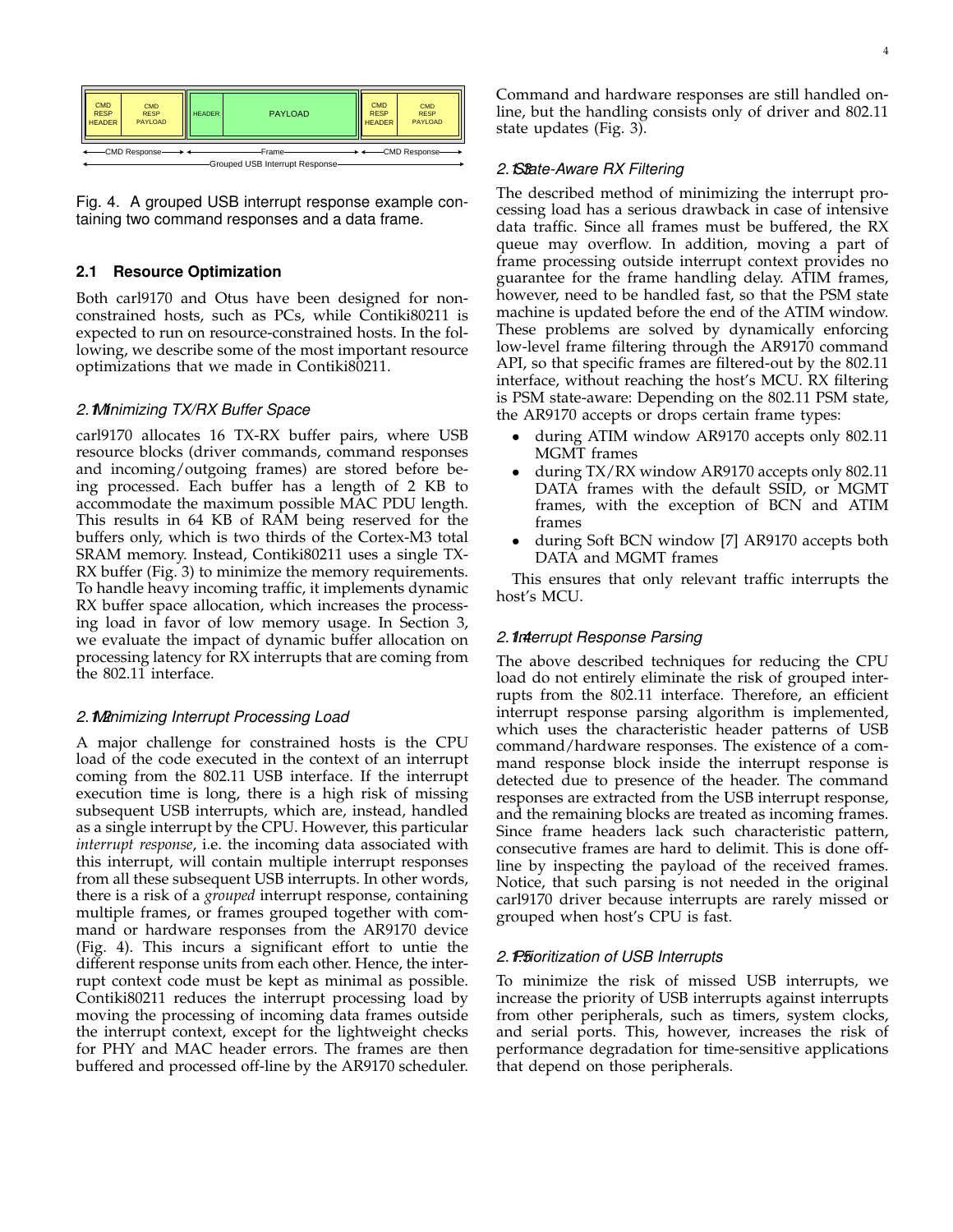#### *2.1.6USB Transfer Timeouts*

Due to long interrupt processing delays on CPUconstrained hosts, it is possible that outgoing transfer completion interrupts are missed. This occurs when multiple interrupts of the same type (e.g. USB) overwrite each other. A missed transfer completion interrupt could result in a deadlock of the USB driver state machine. To avoid this, we implemented a timeout handler for each pending outgoing transfer: If the transfer completion interrupt is lost, the driver waits for a predefined period, after which the USB state machine transits to the IDLE state. On our Cortex-M3 platform, a dedicated highprecision timer counter is used to implement this policy.

#### *2.1.732-bit Memory Copy*

On the 32-bit Cortex-M3 MCU, 32-bit operations are carried out at system clock frequency. Since Contiki80211 functions often copy and move memory blocks between different locations in RAM, we accelerate the code performance by redefining memmove and memcpy, so they always execute on 32-bit integers. We have measured an almost four-fold decrease in processing delay compared to the standard memmove and memcpy functions, were copying is performed byte-by-byte: For a 1000 B array, memory copy is completed in  $\sim 10\mu s$  instead of  $\sim 40\mu s$ .

#### **2.2 Integration with Contiki OS**

Contiki OS is one of the most popular operating systems for embedded systems and IoT. Its protocol stack is optimized to provide wireless connectivity to resourceconstrained devices. It fully supports IPv6, RPL routing protocol for low-power and lossy networks, and the Constrained Application Protocol (CoAP), which makes it well suited for the development of a wide range of IoT applications.

#### *2.2.1Contiki Porting*

The porting of Contiki OS to the Arduino Due platform involves re-implementation of CPU-dependent Contiki code in order to run on the Cortex-M3 MCU. The most important of the ported libraries include the software for the basic peripherals, such as the system clock, UART, SPI and USART lines, RTimer, Watchdog and Flash controllers. An efficient high resolution RTimer library is essential for the Contiki80211 implementation. High resolution, however, decreases the time window during which events can be scheduled. To alleviate this problem we redesign the RTimer library using two timer counter (TC) channels on the Cortex-M3 board and the maximum time precision without any pre-scaling, allowing us to schedule interrupts with 12 ns resolution. The first TC is solely used to count the universal time, while the second is used to schedule short-term events. The overflow of the first TC increments the MSB part of the universal time, which is saved in a 64-bit integer; since the two counters are separate, the overflow does not affect the



Fig. 5. Integration of AR9170 and 802.11 system processes into Contiki OS.

short-term event scheduling. In addition, we enhance the RTimer library to support parallel scheduling of multiple RTimer interrupts – non-supported feature in Contiki OS – which facilitates the implementation of the AR9170 scheduler and the AR9170 USB state machine.

#### *2.2.2Process Integration*

The integration of the Contiki80211-related processes with the Contiki OS process scheduling system is shown in Fig. 5. The Interface Setup Process waits for the 802.11 interface connection: a USB connection event triggers the process to invoke the USB installation procedure and firmware upload. The BOOT event invokes interface registration, MAC and RF initialization. Triggered by the *RFinit* signal, the IBSS Setup Process is invoked, which attempts to join the default IBSS network or to create it, depending on the network scanning result. A successful IBSS setup triggers the start of the NET Scheduler Process, where the aforementioned AR9170 scheduler and the PSM scheduler are integrated. All system processes exchange signaling messages using the default Contiki inter-process event-posting mechanism.

#### *2.2.3Code Integration*

We integrated Contiki80211 into the Contiki's network protocol stack (NETSTACK). NETSTACK organizes the network modules into a complete protocol stack covering all traditional OSI layers.

On the top level of the NETSTACK, at the NETSTACK\_NETWORK layer, we implemented IEEE80211\_net (Fig. 6). IEEE80211\_net connects the underlying Contiki80211 modules with the Contiki's uIP stack. Unlike 6LoWPAN, which is used with the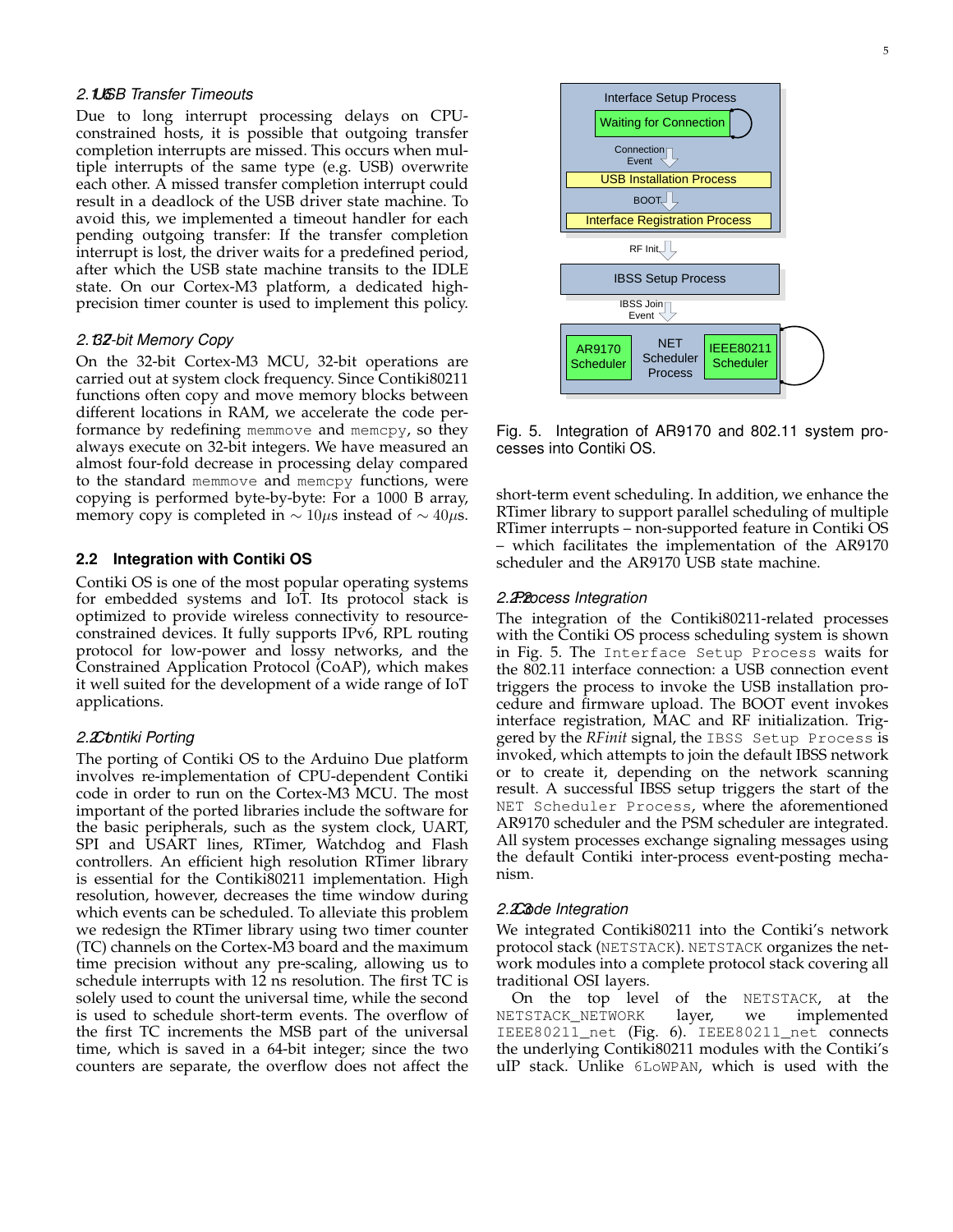

Fig. 6. The standard and the 802.11-enabled Contiki network stacks.

802.15.4 radio link layer, IEEE80211\_net provides neither IPv6 packet compression nor fragmentation support since 802.11 frames can accommodate long IPv6 packets. On the NETSTACK\_MAC layer, we introduce the IEEE80211\_mac module that implements the IEEE80211Lib functionality. IEEE80211\_mac delivers IP packets (**MAC frame payloads**) to the underlying IEEE80211\_rdc module, which uses IEEE80211\_framer to encapsulate them into 802.11 frames. At the opposite direction, IEEE80211\_rdc performs MAC address filtering and duplicate frame detection and delivers IP packets to the IEEE80211 mac. Below the NETSTACK FRAMER layer, we introduced the NETSTACK\_WIFI layer that contains the AR9170\_radio\_driver and AR9170 USB driver modules.

Note that although the higher uIP and application layers are supposed to be oblivious to the radio link layer modules, they are by default parametrized for 802.15.4 and, therefore, must be modified to meet the requirements of the 802.11 radio link layer. This involves an expansion of the Contiki packet buffer structures (uIPbuf, packetbuf), an increase of the maximum UDP and IPv6

packet sizes, and the adoption of an Ethernet-style linklayer address (uip\_lladdr\_t) structure.

## **3 PERFORMACE EVALUATION**

We evaluate the effect of the various optimizations described in Section 2.1 on the performance of Contiki80211. We consider a scenario where a Contiki80211 enabled mote shown in Fig. 2 is placed inside a building of an university campus. The mote does not transmit any 802.11 frames, but it receives and processes all incoming 802.11 traffic, which is heavy since the experiments were performed during busy hours. In each experiment, we measure the Contiki80211 performance (memory usage, interrupt processing latency, etc.) on an ARM Cortex-M3 MCU during a time interval of 120 minutes.

#### **3.1 Performance of RX Buffer Space Allocation**

We investigate the effect of the dynamic buffer allocation for the incoming USB interrupt responses, which is described in Section 2.1.1. Fig. 7 shows the memory usage and RX interrupt processing delay for three buffer allocation policies: the *static* policy, where 16 buffers (2 KB each) are reserved at compilation time using the Memory Block Allocator (memb) of Contiki OS, the *dynamic* policy, where buffers are allocated on-demand in real time on the Managed Memory (mmem) of Contiki, and the *hybrid* policy, where a buffer of maximum length is allocated at the time of re-scheduling listening at the bulk-in USB endpoint. As expected, the static policy results in the shortest processing delay because it does not require to reserve memory for command and/or frames responses inside interrupts. In addition, it does not require copying the interrupt response content to the Contiki buffers before proessing, as the static memory blocks are thread-safe and can serve as ondemand Contiki buffers. The performance improvement of the static policy is achieved, however, at the expense of high memory usage. The dynamic policy minimizes memory usage, but increases the processing delays as memory must be allocated and the interrupt response content bust be copied inside interrupt context. The hybrid policy decreases the interrupt process delay as it schedules the resource allocation to be executed once the interrupt routine is terminated. In the event of a subsequent interrupt arrival before the resource allocation, the hybrid policy reduces to the dynamic one, however, since the frequency of such events is low, the average performance of the hybrid policy is higher, in the expense of slightly higher memory demand, as the a-priory resource allocation account for the maximum possible size of the interrupt response.

#### **3.2 Performance of Interrupt Response Parsing**

The processing of interrupt responses from the 802.11 interface consists of three stages: *usb handling*, i.e. resource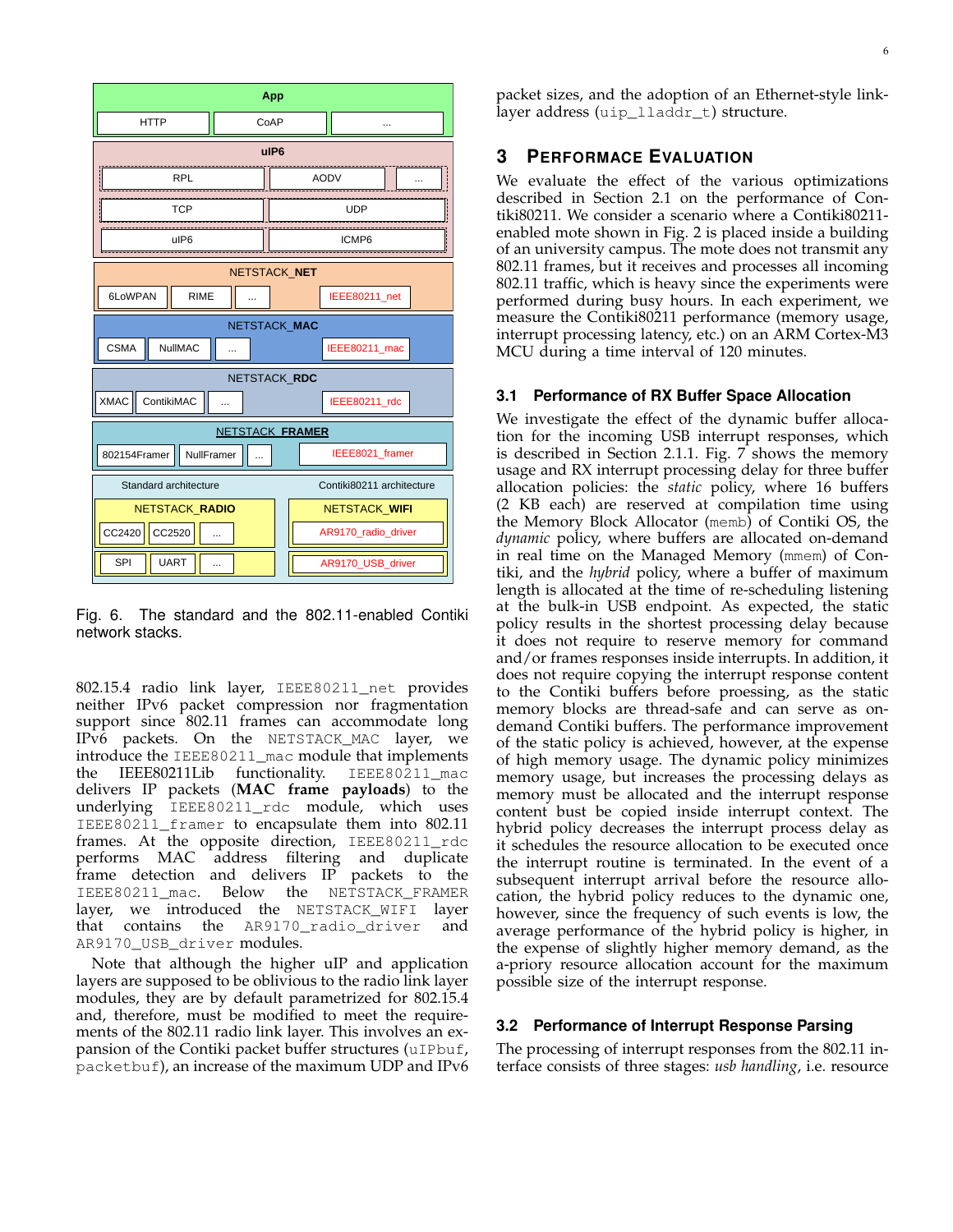

Fig. 7. Memory usage and interrupt processing delay for various buffer allocation policies.



Fig. 8. Processing costs for various stages of interrupt response processing.

allocation, copy, and re-scheduling listener, *parsing* of the interrupt response, and *handling* of command/hardware responses and/or frames inside the interrupt. Fig. 8 shows the CPU processing cost associated with each of the stages. Interrupt responses that contain only command/hardware responses are short and the command response header pattern is immediately detected, which leads to low parsing delays. Interrupt responses that contain frames require longer parsing time. This is because the complexity of pattern search increases linearly with the length of the interrupt response. Clearly, in such interrupt responses, parsing dominates processing delay. When 802.11 interface is in fully-operational mode, most of the interrupt responses contain received frames and, therefore, the dynamic buffer allocation policy is optimal because it decreases the memory usage without causing a significant processing delay.

The results in Table 1 show the benefits of the interrupt response parsing described in Section 2.1.4 by

| Parsing Algorithm | Parsing Delay | Frequency of Lost Commands |
|-------------------|---------------|----------------------------|
| car19170          | 14 µs         | 5.43%                      |
| contiki80211      | $100 \mu s$   | $0.02\%$                   |

TABLE 1 Parsing efficiency for the original and the optimized interrupt response parser.



Fig. 9. Online and offline frame processing overhead.

comparing it with the original carl9170 parser, which simply examines the beginning of an incoming interrupt response for a command response header pattern and, consequently, may fail to detect the presence of command responses inside a grouped interrupt response. Although such simple parser minimizes the interrupt processing delay, it results in a much higher frequency of lost command responses. This occurs due of the long usb handling and parsing/handling times for large frames inside the interrupt context, which increase the probability that the next incoming command and/or frame response(s) are grouped. The results show that the advanced interrupt response parser significantly reduces the frequency of lost command/hardware responses.

Fig. 9 shows CPU processing overhead for online and offline frame handling operations, as illustrated in the AR9170 radio driver diagram (Fig. 3). Since the offline handling constitutes the larger part of the total frame handling overhead, the decision to do the remaining frame handling offline results in a significant decrease in the interrupt response processing delay.

#### **3.3 Performance of State-Aware RX Filtering**

Contiki80211 employs the state-aware RX filtering described in Section 2.1.3. Here we evaluate its performance. As shown in Table 2, in the absence of the filtering mechanism the probability of RX buffer overflow is non-negligible. In the university campus scenario with a heavily background traffic, Contiki80211 needs to store and process all decoded management and data frames (including retransmissions) regardless of their origin. Buffer overflows occur at traffic bursts when the driver is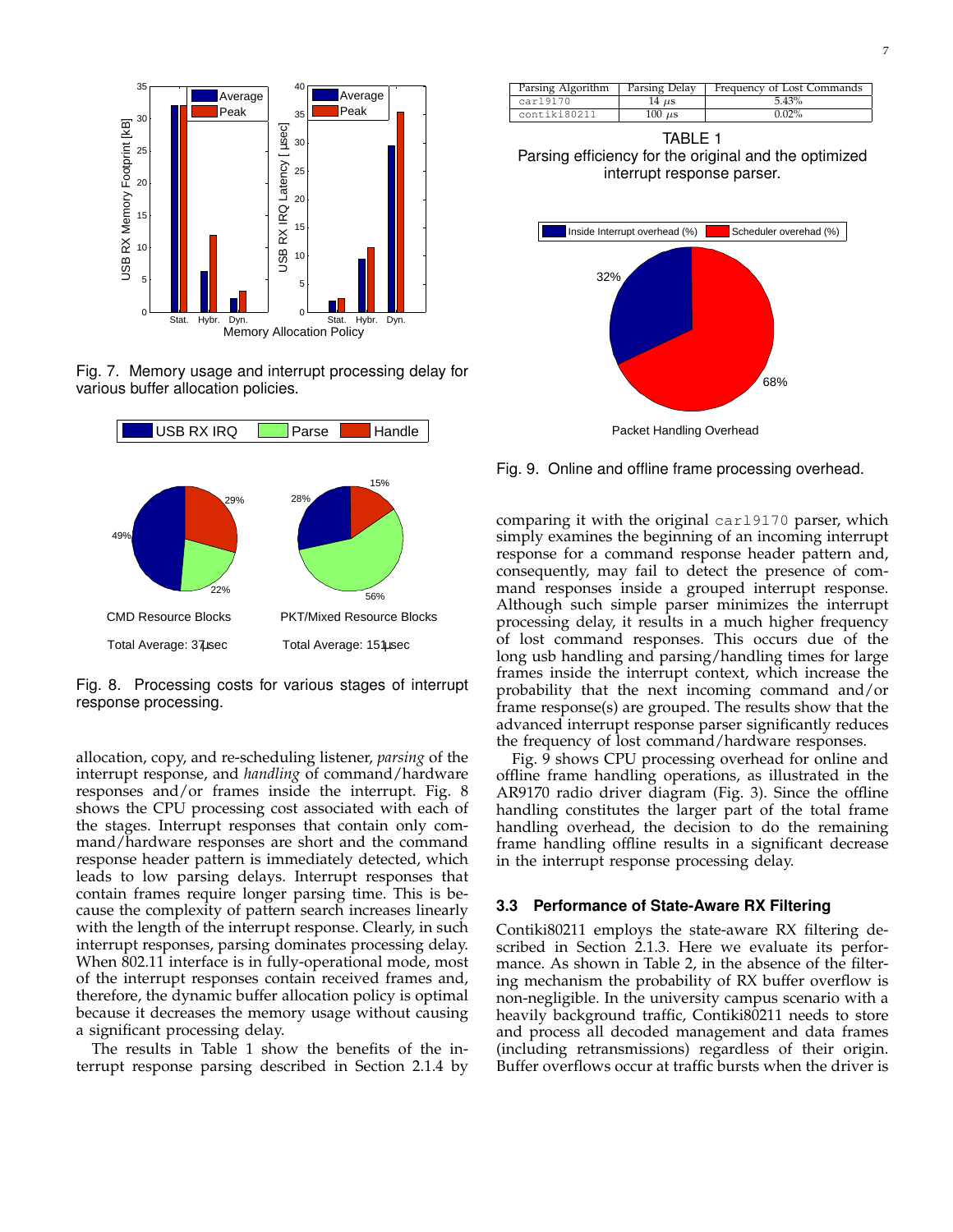|              | Packet Loss (overflow) | Lost Command Responses | Late ATIMs [ATIM window: 10 ms, 20 ms, 40 ms] |
|--------------|------------------------|------------------------|-----------------------------------------------|
| RX filtering | $\sim\!\!0\%$          | $0.02\%$               | $0.05\%$ .<br>$0.01\%$ .<br>$\sim 0\%$        |
| no filtering | .60%                   | $0.04\%$               | $0.01\%$<br>$0.91\%$ .<br>5.54%.              |

TABLE 2

Parsing efficiency for the original and Contiki80211 interrupt response parser.



Fig. 10. Complementary CDF of USB transfer completion interrupt latencies for different expected transfer lengths.

unable to process all incoming traffic in time. In addition, in case of long incoming frames, the probability of lost command responses slightly increases.

We conducted an experiment similar to the one in [7] to measure the probability that an ATIM frame is not processed before the expiration of the current ATIM window. This probability depends on the length of the ATIM window. As shown in Table 2, the filtering of DATA frames before they reach the host prevents the RX queue of the AR9170 radio driver from growing large and, therefore, increases the probability for ATIM frames to be processed in time.

#### **3.4 USB Transfer Timeouts**

As discussed in Section 2.1.6, USB driver deadlocks are avoided with the help of a timeout mechanism that forces the USB driver to transit from the pending to the idle state. We aim at optimizing the required timeout duration in order to minimize the time wasted if a transfer completion interrupt is lost. The time required for the host to receive the transfer completion interrupt from the 802.11 interface depends on the USB host implementation on the Cortex-M3, on the USB protocol implementation on the AR9170 chip, on the prioritization of USB interrupts, and on the CPU load at both the host and the 802.11 interface. Fig. 10 shows the empirical distribution of the transfer completion interrupt latency, as computed in our measurements. This latency depends on the size of the outgoing USB transfer L. Based on Fig. 10, we set the timeout threshold to 16  $\mu$ s, which tightly upperbounds the latencies. Besides avoiding long deadlocks, such a tight timeout threshold enables fast re-attempts of USB outgoing command transfers, whose completion interrupts get lost. The probability of such losses was measured to be in the order of  $\sim 10^{-3}$ , showing that the re-transmission overhead is kept low.

### **3.5 Prioritization of USB Interrupts**

As discussed in Section 2.1.5, increasing the priority of USB line interrupts over the other interrupt sources in our platform – namely the system *tick* and timer counters, the digital input PINs, the watchdog interrupt, the UART, SPI and TWI interface, and the random generator – can improve the performance of Contiki80211. We modified the USB interrupt priority level by setting the UHD\_USB\_INT\_LEVEL flag to 1, which results in a priority level that is second only to the timer counters. Table 3 shows the effect of the increased USB interrupt priority level on the rate of USB completion timeout of outgoing transfers, and on the percentage of grouped incoming interrupt responses. The results indicate that, the performance increase is significant. However, since the USB interrupt delays are relatively high, as we show in Fig. 9, one must guarantee that the other interrupting sources in the MCU do not need to perform operations with stricter time constraints, compared to the USB.

## **4 RELATED WORK**

Here we give an overview of open-source Linux-based platforms that provide certain flexibility to modify or implement new 802.11 MAC/MLME algorithms, as well as of (typically closed-source) 802.11 modules and development boards for embedded systems. Our focus is on low-cost embedded hardware/software rather than on expensive FPGA boards, such as WARP [13], which provide full flexibility to develop new wireless protocols, but no possibility to test them in an embedded environment.

We have surveyed a number of open-source Linux drivers for Wi-Fi chips of various vendors, including Realtek, Broadcom, Intel, and Atheros, in order to asses their MAC and MLME implementations — PSM in particular because power saving is essential for energyconstrained sensor nodes and smart objects. Although Linux drivers are not written for such devices, they may be a good starting point for developing a more optimized code. In some drivers, such as in the *brcm80211* [14] for Broadcom chips, the PSM-related code is limited to the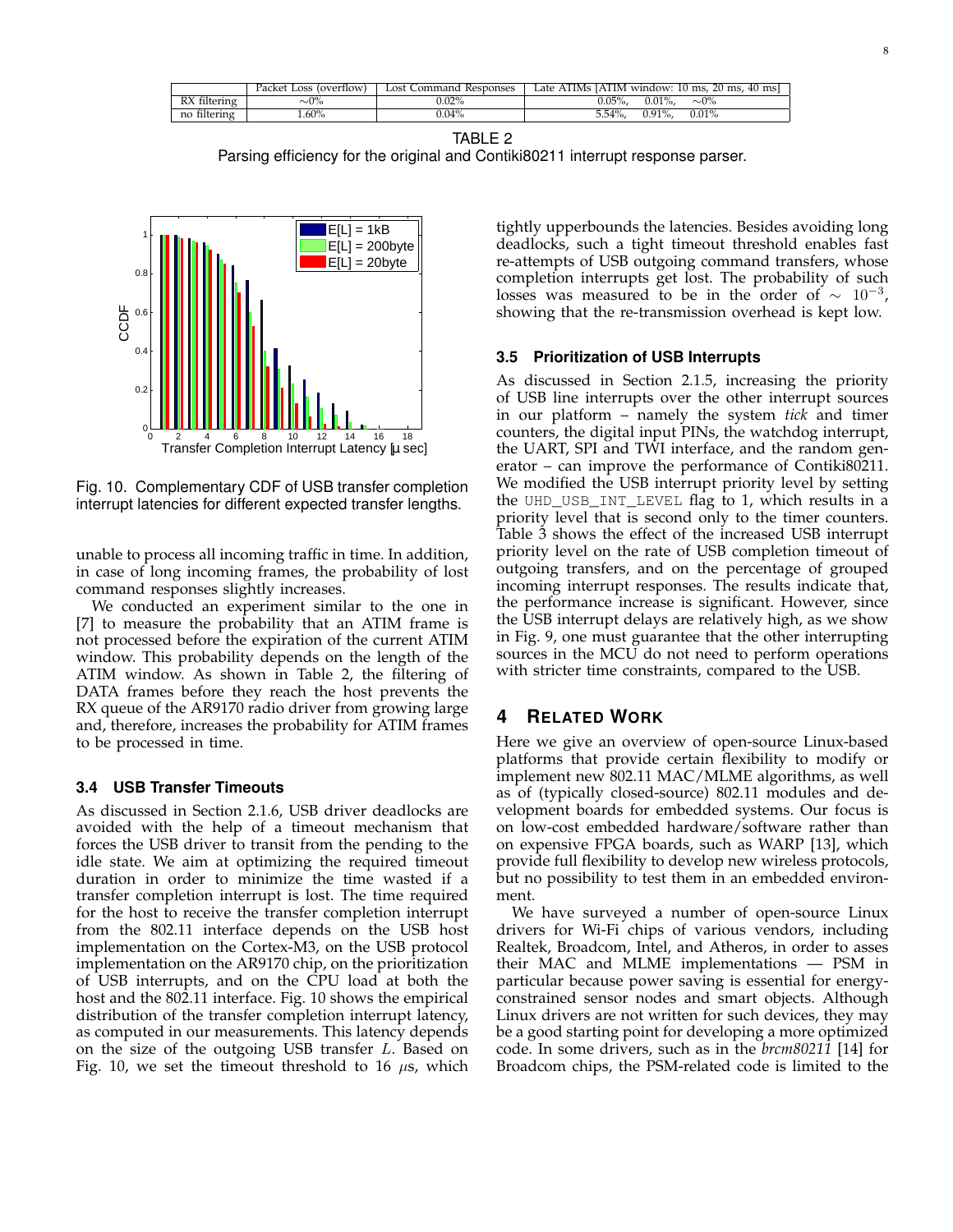|                     | USB-out completion timeout | Percentage of grouped responses |
|---------------------|----------------------------|---------------------------------|
| UHD USB INT LEVEL=1 | $\sim 0\%$                 | $22\%$                          |
| highest             |                            |                                 |
| UHD USB INT LEVEL=5 | 0.28%                      | 4.78%                           |
| lowest (usual)      |                            |                                 |

TABLE 3 The effect of prioritizing USB interrupts on the Cortex-M3 MCU.

configuration API, since the PSM is implemented onchip. Most drivers, such as *iwlwifi* for Intel chips [15], *rtlwifi* for Realtek chips [16], *b43* for Broadcom chips [17], and *ath5k* [18], *ath9k* [19], and *carl9170* [10] for Atheros chips, do contain PSM implementations, but only for BSS (infrastructure) mode. In B43 and carl9170, the PSM is listed as a non-working feature, while in iwlwifi and rtlwifi, the PSM is claimed to work properly for BSS. A fully functional implementation of the 802.11 PSM for IBSS (ad hoc) mode is not present in any of the drivers. A driver that provides an incomplete PSM implementation for IBSS mode is *otus* [11]. Therefore, we used it as a basis for our code. The otus driver supports the AR9170 Atheros chip and it is currently in the staging state after being replaced by the carl9170 driver as of Linux kernel version 2.6.

There are several projects that have used the above mentioned open-source drivers to build experimental platforms for academic research. *OpenFWWF* [20] is envisioned as a platform for developing, prototyping and testing new MAC implementations. The project has developed a firmware code that runs on a Broadcom chip/NIC and provides an extended command and routines set for developing new MAC protocols. The firmware however, relies on the upper-MAC implementation of the b43 driver, which lacks PSM for IBSS mode. Similarly, the *Wireless Mac Processor* [21] is an application environment for developing and testing wireless MAC protocols. It provides a graphical tool for designing protocols' finite state machines, which are then used to build the corresponding device firmware codes. The tool requires BCM4311 or BCM4318 Broadcom chip/NIC and b43 driver.

Both OpenFWWF and WMP run on Linux PC platforms and are not best suited for experimenting with MAC protocols for constrained sensor nodes and smart objects. More promising development platforms for such devices and applications are 802.11-enabled MCU boards that are running OpenWrt [22], an open-source embedded operating system based on the Linux kernel. For example, *Arduino Yun* [23] and *Carambola 2* [24] are two OpenWrt-based modules that use Atheros AR9331 chip driven by the *ath9k* Linux driver. Our platform has two main advantages over [23] and [24]: it uses the AR9170 chip, which comes with the open-source firmware, and it is integrated into the Contiki OS and its state-of-art IoT protocol stack.

There is a number of low-power 802.11 modules

for embedded systems on the market, such as Roving RN-131C/Wi-Fly, Gainspan GS2100, Texas Instruments CC3000, Atheros AR4100, Broadcom BCM4390, as well as development boards for IoT applications that integrate these modules, such as Flyport [25], SparkCore [26], WiSmart [27], and WICED [28]. These modules and development boards, however, are not suitable for experimentation with 802.11 MAC protocols and MAC layer management entity because they come with closed firmware and proprietary protocol stack implementations.

# **5 CONCLUSIONS**

## **REFERENCES**

- [1] *Part 15.4: Wireless Medium Access Control (MAC) and Physical Layer (PHY) Specifications for Low-Rate Wireless Personal Area Networks (LR-WPANs)*, IEEE Std., Rev. IEEE Std 802.15.4, 2006.
- [2] "Z-Wave Alliance," http://www.z-wavealliance.org.
- [3] *Part 11: Wireless LAN Medium Access Control (MAC) and Physical Layer (PHY) Specifications*, IEEE Std., Rev. IEEE Std 802.11-2012, 2012.
- [4] S. Tozlu, M. Senel, W. Mao, and A. Keshavarzian, "Wi-fi enabled sensors for internet of things: A practical approach," *Communications Magazine, IEEE*, vol. 50, no. 6, pp. 134–143, June 2012.
- [5] B. Ostermaier, M. Kovatsch, and S. Santini, "Connecting things to the web using programmable low-power wifi modules," in *Proceedings of the Second International Workshop on Web of Things*, ser. WoT '11, 2011, pp. 2:1–2:6.
- [6] I. Glaropoulos, S. Mangold, and V. Vukadinovic, "Enhanced IEEE 802.11 Power Saving for Multi-Hop Toy-to-Toy Communication," in *IEEE Internet of Things (iThings)*, Beijing, China, 2013.
- [7] V. Vukadinovic, I. Glaropoulos, and S. Mangold, "Enhanced Power Saving Mode for Low-Latency Communication in Multi-Hop 802.11 Networks," *Elsevier Ad Hoc Networks*, revised, available upon request.
- [8] P. Levis, S. Madden, J. Polastre, S. R., K. Whitehouse, A. Woo, D. Gay, J. Hill, M. Welsh, E. Brewer, and D. Culler, "Tinyos: An operating system for wireless sensor networks," in *Ambient Intelligence*, J. R. W. Weber and J. E. Aarts, Eds. Springer, Berlin, 2005.
- [9] A. Dunkels, B. Gronvall, and T. Voigt, "Contiki A Lightweight and Flexible Operating System for Tiny Networked Sensors, *Proc. IEEE Int. Conf. Local Computer Networks*, Tampa, USA, 2004.
- [10] "carl9170 Linux Wireless," http://wireless.kernel.org/en/users/Drivers/carl9170/. [Nov-2013].
- [11] "otus linux wireless,"
- http://linuxwireless.org/en/users/Drivers/otus. [Nov-2013]. [12] "Atmel usb host library,"
	- http://www.atmel.com/Images/doc8486.pdf.